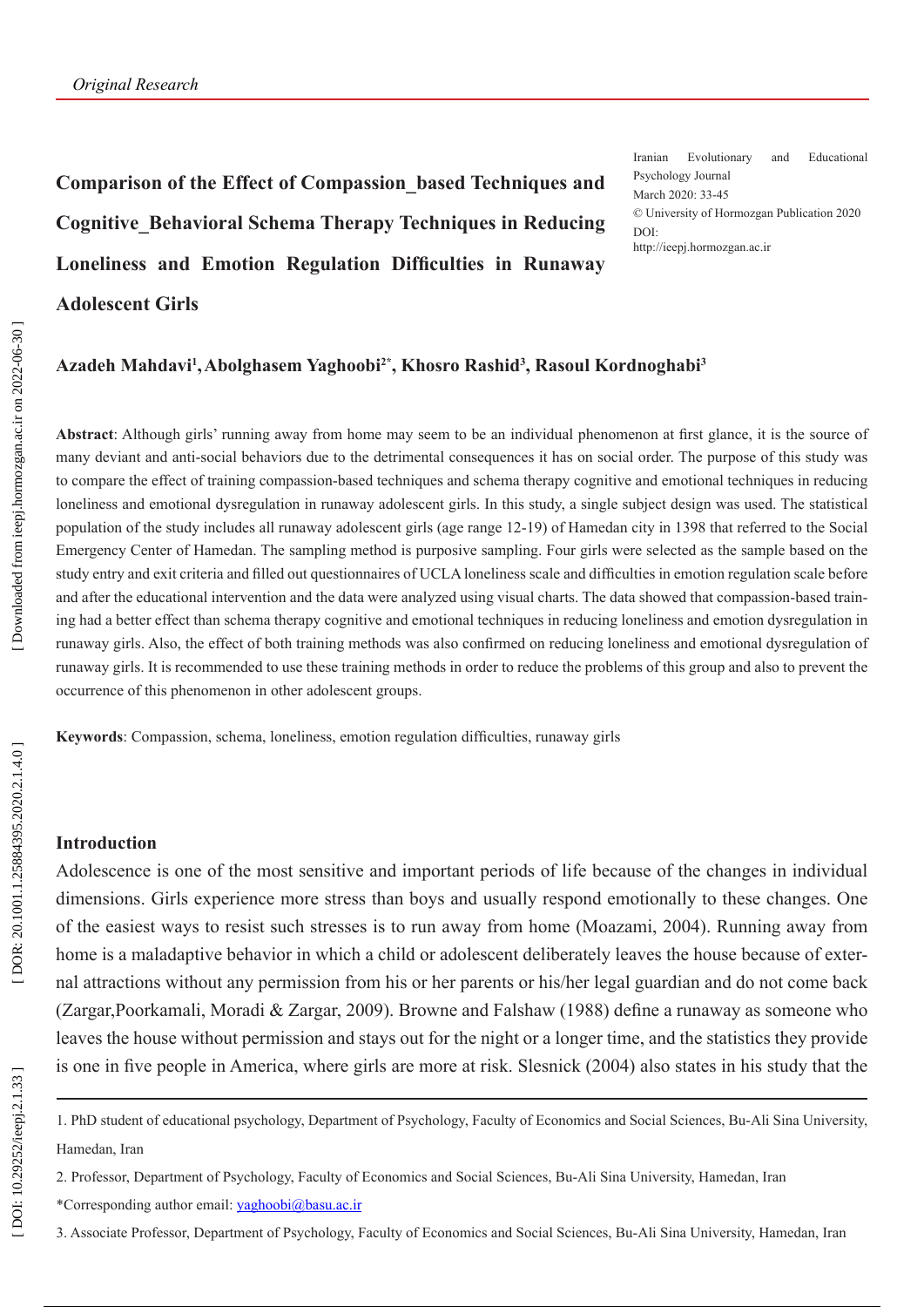majority of those who run away from home in the United States are teenagers and 86% are aged 14-17. Recent studies in Iran estimate the average age of girls running away from home to be 12 years, but their age range is from 12 to 19 (Arjomand Kermani & Rajabzadeh, 2011). According to Masoudnia and Fallah (2014), the rate of Iranian running away adolescents has increased by 20 percent over the past 15 years. Research shows that in 70% of the cases, the unorganized family is the cause of the girls running away from home (Zamiri, 2009; Hashemi, Fatemi Amin & Fouladian, 2011). Running away from home exposes young people to a va riety of risks including violence, crime, drugs, prostitution, AIDS and other sexually transmitted diseases and health problems. Young people running away from home have high levels of behavioral problems including substance abuse (Johnson, Whitbeck & Hoyt, 2005), school dropout (De Man, 2000), membership in criminal groups (Yoder, Whitbeck & Hoyt, 2003), criminal activities (Hammer, Finkelhor & Sedlack, 2002) sexual intercourse, sexual abuse, depression, self-harm, suicide and family rejection at the community level and var ious types of emotional and social trauma (Quotation from Pergamit, 2010; Karami, 2013).

Girl's runaway is a phenomenon with multiple causes. Its roots can be found in psychological and individual factors. Many studies have confirmed the role of psychological and personality traits in this social phenome non, as also noted by Saki, Safa, Jazayeri, Asti, Jariani and Saki (2007), Zareinejad and Mir Hashimi (2016), Salemi, Zehtab Najafi and Soltani (2013), McEvoy and Mahoney (2011) and Brosan, Hoppitt, Shelfer, Sillence and Mackintosh (2011). Other causes may include age, marital status, interpersonal relationships, economic status (Zaer & Khedmatgozar Khostel, 2014), childhood sexual assault, strong desire to be with friends, desire to have greater independence (Slesnick, Patton & Dashora, 2011), male relatives' domestic violence including father and brother, school failure, psychological characteristics, poverty and lack of family financial resources, and inappropriate use of home and family media facilities (Ferdowsian & Mehri, 2014).

Another problem associated with girls running away from home is loneliness. Research shows that loneliness is one of the influential factors in this respect. Shafi'i (2015), for instance, examined the relationship between maladaptive schemas and loneliness and the defense mechanisms in runaway girls in Shiraz. Loneliness is a state of perceiving or experiencing lack of relationship with others, and includes key elements such as the undesirable sense of lack or loss of a companion, the unpleasant and negative aspects of a lost relationship and losing the qualitative level of the relationship with others (De Jong-Gierveld, 1998). Loneliness is a common experience in adolescents, but it can have a detrimental effect on a person's physical, mental, and emotional health. It increases stress and anxiety, and high-risk behaviors such as smoking and substance abuse, school dropout, depression, and shyness and causes reduced self-esteem and increased suicide risk in adolescents (Tajvidi & Zeyghami Mohammadi, 2012).

Another problem adolescents face as the result of the emotional changes in this period of life is the emotions regulation problems. Emotion regulation is defined as "external and internal processes that are responsible for recording, evaluating, and modifying emotional reactions, and in particular temporal patterns of attainment" (Gross, 2009; Gratz & Roemer, 2004). It is a process by which individuals modulate their emotions to achieve a desired outcome (Aldao, Nolen, & Schweizer, 2010; quoted by Khalilzadeh, Mikaeli Mani & IssaZadegan, 2017). The problems associated with emotion regulation have been introduced in recent years as one of the effective and determining factors in the individuals' inclination, especially the youth and adolescents, to display high-risk behaviors (Mikaeli Mani, 2014). Difficulty in emotion regulation is defined by problems in awareness, understanding and acceptance of emotions, lack of access to adaptive strategies in the face of different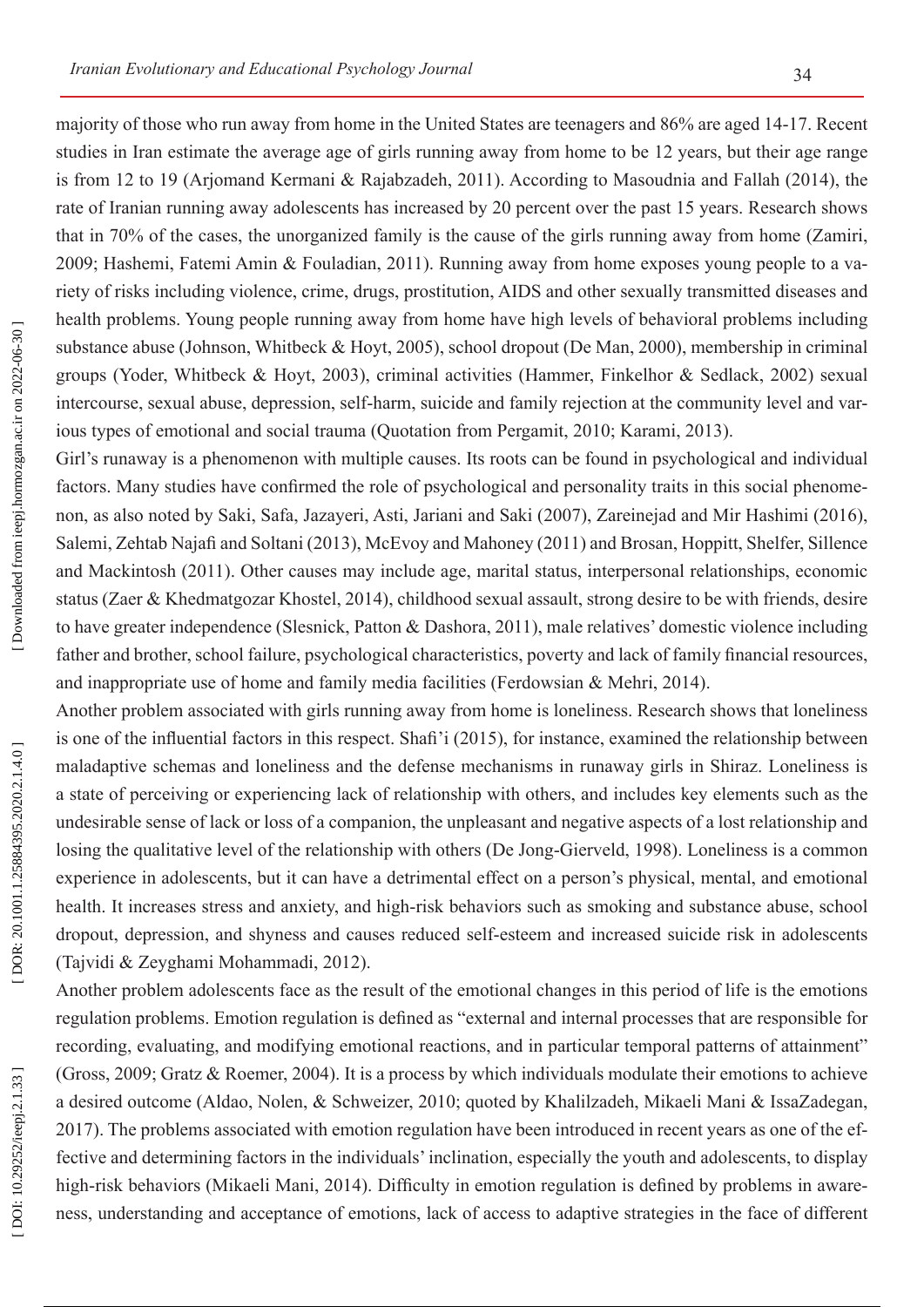emotions, or the inability to control one's behavior when confronted with severe emotional arousal (Gratz & Roemer, 2004). Studies show that emotional regulation difficulties have a significant relationship with psychopathology. According to these studies, runaway girls are anxious, depressed, and have dysfunctional attitudes (Zareinejad & Mir Hashimi, 2016). Another study found that runaway girls scored lower on traits such as emotional stability, independence, predictability, and adherence to ethics (Rasoulzadeh Tabatabai, Besharat & Bazyari Meymandi, 2005).

Considering the mentioned issues and looking at the research background related to runaway girls and the problems that they are experiencing, identifying these factors through educational processes can prevent so cial, psychological and physical harm of runaway girls.

One of the treatments recently highlighted in the field of psychology is compassion-based therapy. Com passion-based therapy was formulated by Paul Gilbert in response to the observation that many people, es pecially those with a high sense of shame and self-criticism, have a problem to create a compassionate and self-supporting inner voice when entering traditional treatments. According to the basic principles of compassion-focused therapy, extrinsic thoughts, factors, images, and behaviors must be internalized, in which case the human mind, as it responds to external factors, calms down when faced with these intrusions (Gil bert, 2014). Neff (2009) defines compassion as a construct with three components including self-compassion as against self-judgment (self-comprehension rather than judgment or criticism, and a kind of compassion and support against deficiencies and inadequacies), human commonalities against isolation (admitting that all human beings are incomplete and make mistakes), and mindfulness against extreme assimilation (balanced, clear awareness of experiences of the present time that cause the painful aspects of an experience to be neither overlooked nor repeatedly occupied by the mind (Quotation from Ghaffarians & Khayatan, 2018).

Self-compassion techniques emphasize relaxation, peace of mind, self-compassion, and mindfulness, which play an important role in the relaxation of one's mind, reducing stress and negative self-reflection (Gilbert, 2014). Compassion is a skill that can be learned (Gilbert, 2009; quotation from Ahmadpour Dizaji, Zahrakar & Kiamansh, 2016). Studies in this field show that teaching the techniques related to this type of therapy can enhance psychological strengths such as hope, self-esteem, mental health and positive emotions (Beaumont & Hollins Martin, 2016), cooperation, self-control, decisiveness (Asadi Gandomani, Nessaian, Adib Sereshki & Karimloo, 2013), self-concept and assertiveness (Ghaffarian & Khayatan, 2018), meta-societal behavior (Leiberg, Klimecki & Singer, 2011). It also plays a role in healing early maladaptive schemas (Nouri & Naghavi, 2018), depression, anxiety, rumination, and stress (Noorbala, Borjali & Noorbala, 2013; Ozyesdl & Akbag, 2013).

Another recently introduced treatment in the third wave of cognitive-behavioral therapies is schema therapy. Schema therapy was established by Young, Klosko and Weishaar (2003), and attempts to apply and integrate the principles and strategies of cognitive-behavioral therapies and components of such theories as attach ment, object relationships, structuralism and psychoanalysis to provide a new therapeutic model. Schema therapy addresses the deepest layers of cognition and targets early maladaptive schemas and uses patients' cognitive, empirical, behavioral, and interpersonal strategies to overcome early maladaptive schemas. Sche ma Therapy integrates three categories of techniques and uses these techniques in the treatment process. These three categories include cognitive, behavioral and experimental techniques. Cognitive techniques help people to question the schemas so they can create a healthy sound in their minds and build a healthy mindset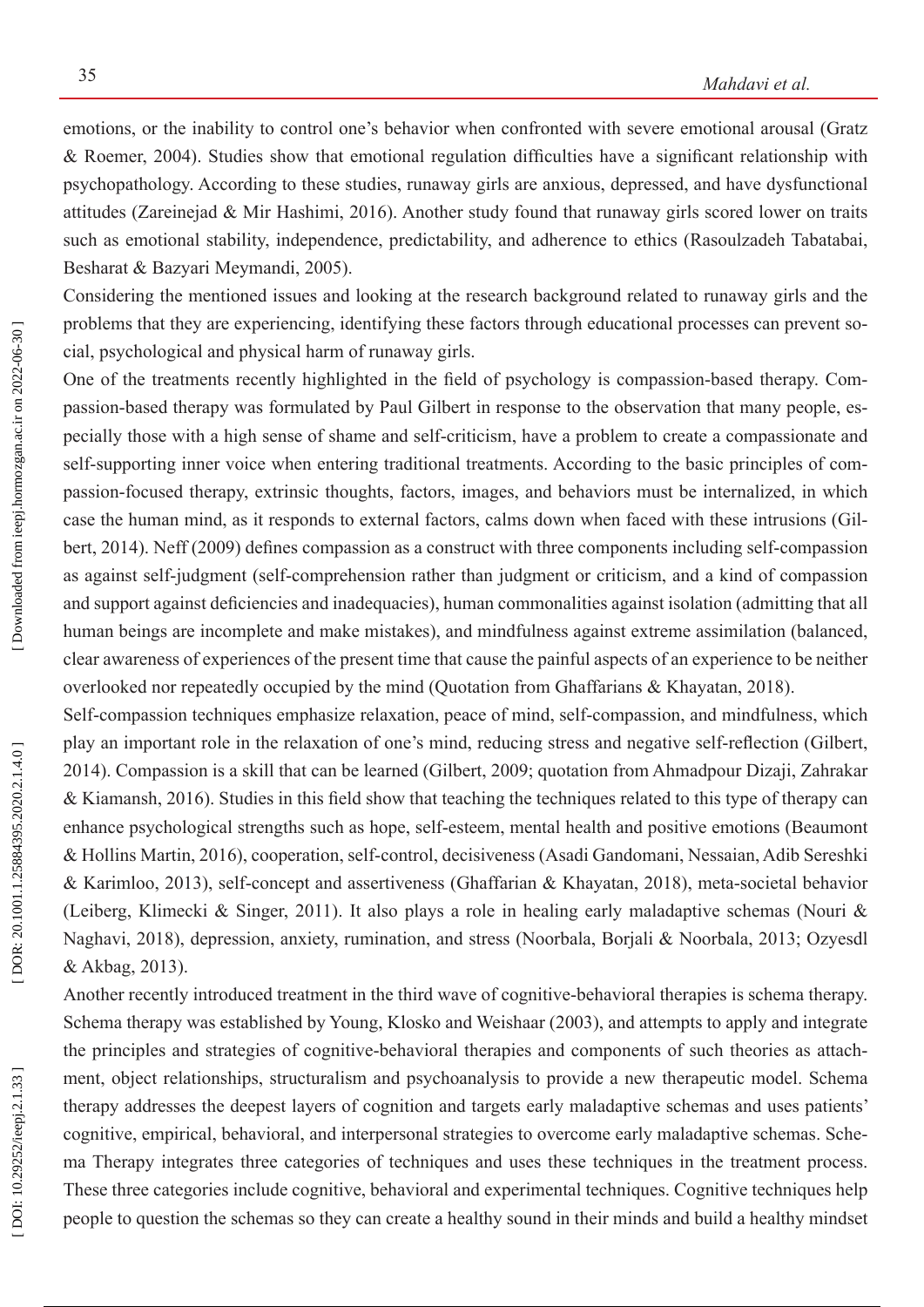and empower it (Young, Klosko & Weishaar, 2003, translated by Hamidpour & Andooz, 2007).

However, a behavior does not change simply because one has formed new schemas. Thinking and feeling differently does not necessarily lead to a change in behavior. Therefore, new skills need to be learned to learn new behaviors (Arnetz & Van Genderen, 2009). The final step in changing the schemas is to change the behavior of the schemas. Behavioral techniques need to force the patient to change the long-term behavioral patterns that have been used, validated and reinforced in his or her life schemes (Young, Klosko & Weishaar, 2003; translated by Hamidpour & Andooz, 2007).

Training these techniques can be effective in modifying and reducing early maladaptive schemas. In a study by Darabi, Borjali, and Azami (2014), it was found that training cognitive techniques could be effective in reduc ing the severity of early maladaptive schemas. This effect was reported to be greater than the effect produced by emotional techniques. In another study, Tabatabaei Barzaki, Sohrabi and Karimi Zarchi (2013) examined the effectiveness of training emotional techniques finding that training these techniques can improve the sche mas of depressed people.

As it was previously mentioned, the girls' runaway phenomenon is considered as an important social harm that has adverse consequences for the individual and the society. Given the increasing trend of this social phenomenon at the community level and the need to examine the methods to control it, providing the nec essary education to this age group can help to improve and prevent an increase in the number of these girls. Therefore, given the lack of research in the field of compassion-based and schema-based therapies in the two aforementioned areas and considering no training has been provided to runaway girls, a question arises: Does training compassion-based techniques and schema therapy cognitive and emotional technique affect reducing loneliness and emotion regulation problems in runaway girls?

### **Material and Method**

In this study, a single-case design was used. This design has different varieties; in the present study, the A-B with follow-up version was used. In such designs, the subjects can be between 1 and 20 people, but each subject is dealt with individually. Sometimes, in clinical and educational settings, we cannot use group designs that require repetition or omission of the independent variable. One reason for this is the existence of high-risk behaviors (such as escape, suicide, self-harm, etc.) in these subjects. The small number of the participants and the specificity of their characteristics as well as their heterogeneity may be other reasons. In this case, the researcher uses single-case designs. In the present study also, due to the mentioned reasons, i.e. high-risk behaviors, heterogeneity and the small number of runaway girls in the crisis intervention center (about 3 to 10 people per month) and the short duration of their stay in the center, it was not possible to use group designs with at least 15 participants. Therefore, this study, which is a single-case study, used A-B with follow-up. In this design, environmental conditions (A) were, first, carefully measured and the initial behavior of the subject was investigated. Experimental procedure (B) was, then, performed. Next, the dependent variable was evalu ated. The statistical population of the study included all runaway adolescent girls (aged 12-19–first and second grade high school students) in Hamedan in 2019 referring to Hamedan social emergency center. The sampling method in this study was purposive sampling. Out of the sample population, four runaway girls were selected based on the inclusion and exclusion criteria.

Inclusion criteria included being 12 to 19 years old and having been at least away from home once, having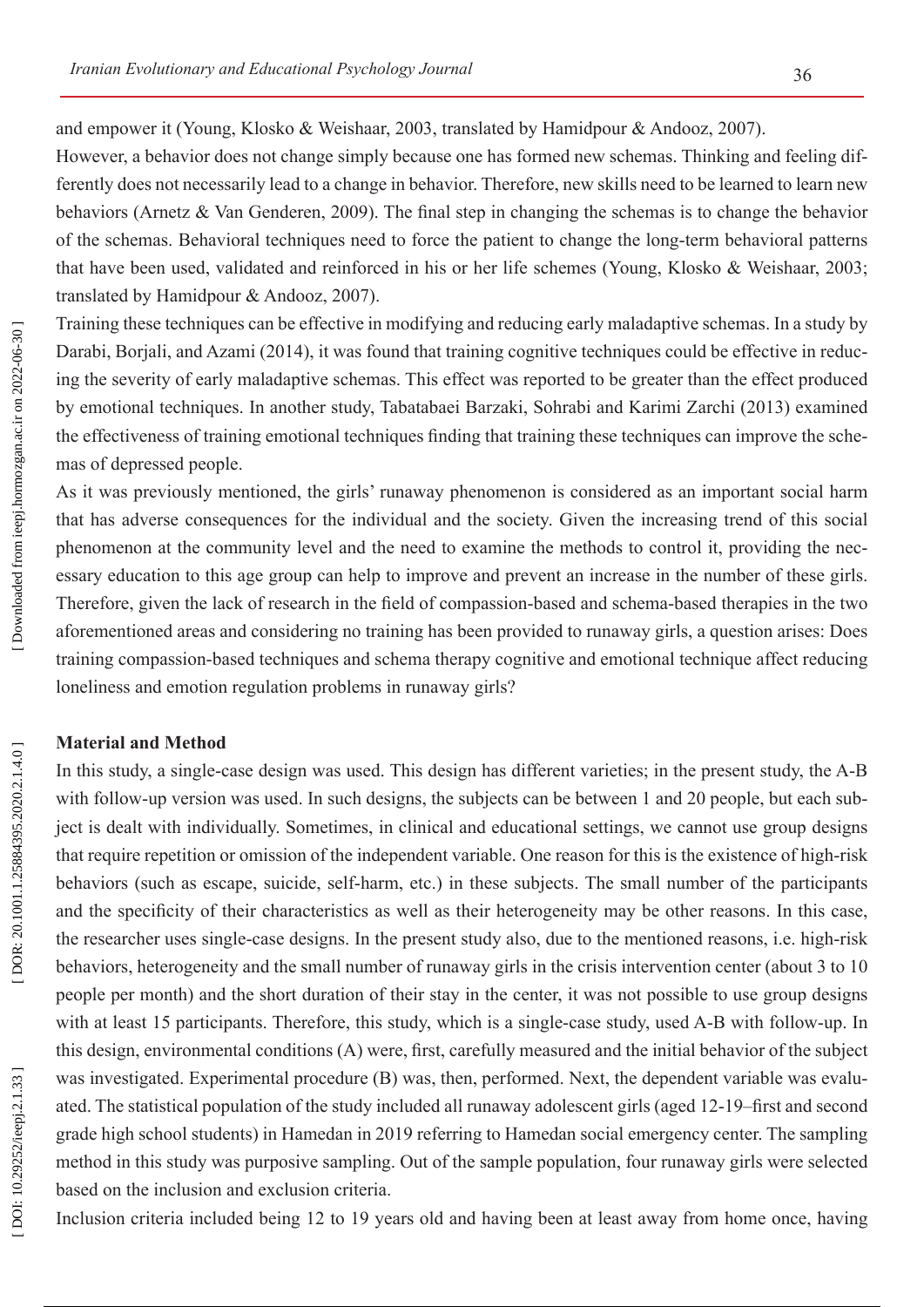no severe mental disorders or chronic illnesses, being interested in receiving educational services, having completed at least primary education. The exclusion criteria also included taking psychiatric drugs and partic ipating in other educational and therapeutic programs simultaneously. After selecting the participants, the nec essary arrangements were made for the training of these individuals in Hamedan Welfare Organization. The sessions were held twice a week in eight sessions of individual training using schema therapy techniques and eight sessions of training in compassion-based techniques. First, Russell, Peplau, and Curtona's Loneliness Questionnaire (UCLA) and Gratz and Roemer's Emotion Regulation Difficulty Questionnaire (DERS) were administered to the subjects and their baseline status was observed. Then, the techniques were individually taught in eight sessions. After completing the training sessions and one month after the training, the ques tionnaires were re-administered to the subjects and their scores were used as follow-up. Descriptive statistics (mean and standard deviation), repeated measurement statistical test and visual charts on the SPSS software version 20 were used for data analysis.

Compassion-Based Training Protocol: This training protocol was developed based on Gilbert's (2009) re search activities and have been used in Savari's (2018) dissertation. Summary of training sessions related to this protocol are as follows: Session one: Introducing and establishing a therapeutic relationship, getting to know the participating members, asking members' purposes for attending meetings, outlining the general purposes of the training sessions, describing workshop training, and providing workshop rules; Session two: conceptualizing the three-dimensional model of brain emotional systems and mindfulness techniques and training relief-respiratory technique; Session three: Identifying self-criticism, expressing self-criticism effects, self-critical analysis, separation of self-criticism from the main part of the character by imagery, Session four: Understanding the concept of self-correction, the difference between self-sacrifice and self-criticism, explain ing the characteristics of the self-suffering person, introducing self-suffering imagery technique; Session five: Attention to self-suffering identity with emphasis on the characteristics of wisdom, gentleness, lack of judg ment and courage, assessment on anger, familiarity with its functions; Session six: Exploring the roots of fear of compassion, teaching compassionate practice, and receiving compassion from them; Session seven: Recon structing hard emotional memories with an emphasis on taking a compassionate identity and further nurturing of the relief system and creating interpersonal relationships; Session eight: Overview of the topics in prior session, investigating educational concepts and types of homework, investigating the views of the survey par ticipants about the effectiveness of workshops and assignments and the changes made in them (Savari, 2018). Schema-based training protocol: This training protocol was developed based on Young's model (Young, Klos ko & Weishaar, 2003; translated by Hamidpour & Andooz, 2007). The first and second sessions were devoted to introducing individuals, briefing each person on the tasks, schema training, guidelines and general rules of teamwork, and explaining Young's schema model. In the third, fourth, and fifth sessions, training cognitive techniques challenging schema such as schema validity, redefining the evidence verifying schema , evaluating the advantages and disadvantages of patient coping styles, establishing a dialogue between healthy and un healthy aspects of the schema, developing a training card and completing the schema registration form were focused on. In the sixth, seventh, and eighth sessions, we trained behavioral modeling techniques that included encouraging the subjects to abandon traumatic coping styles and practice effective coping behaviors such as behavior change, motivation, reassessment of the advantages and disadvantages of continuing a behavior and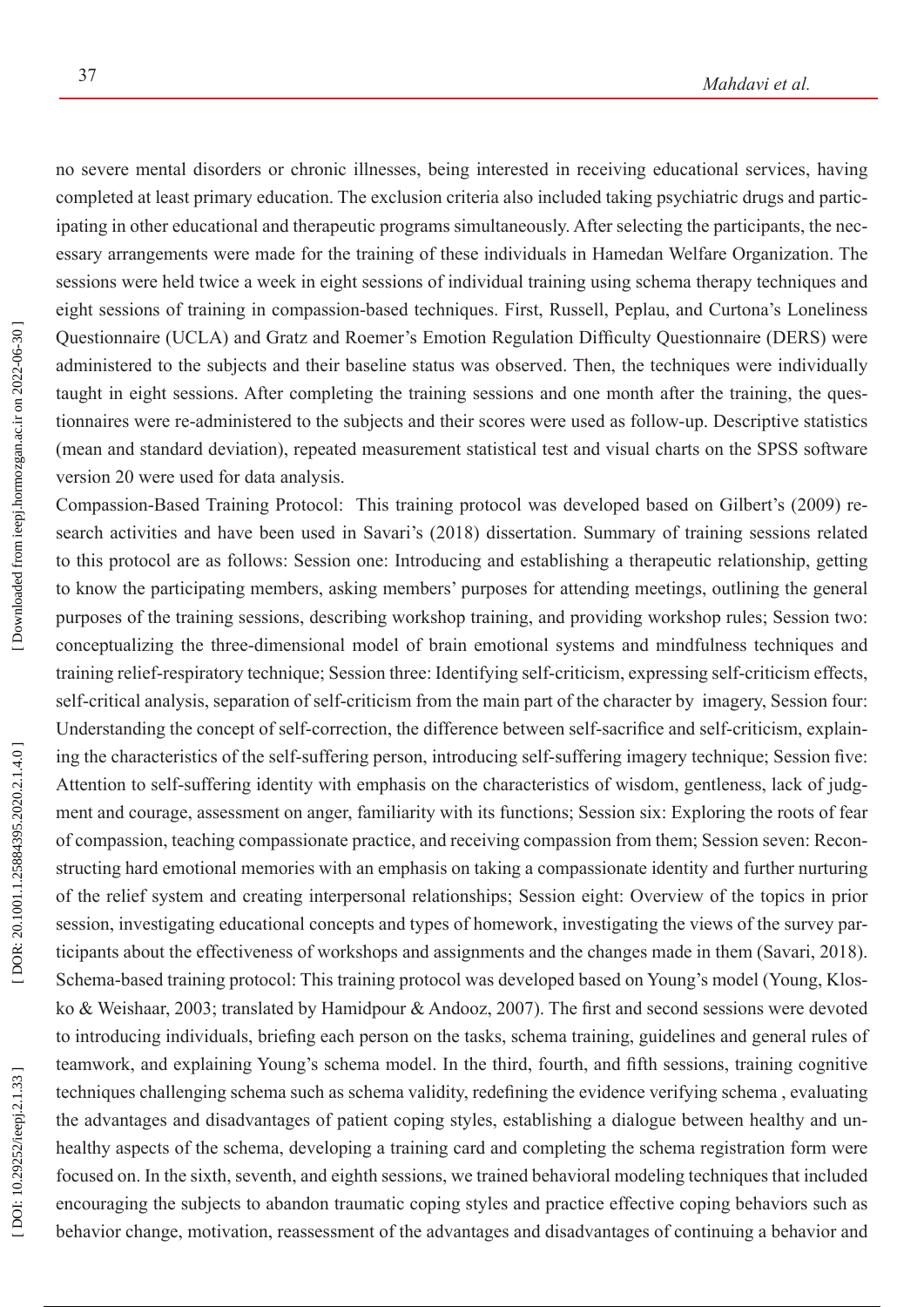practicing healthy behaviors and preparing people for ending the sessions.

Russel, Peplau and Curtona's Loneliness Questionnaire (UCLA): This questionnaire was designed to find a way to solve adolescent problems. In this questionnaire, 'never' is rated as  $(1)$ , 'rarely' is rated as  $(2)$ , 'sometimes' is rated as (3) and 'always' is rated as (4). But the score related to items 1, 5, 6, 9, 10, 15, 16, 19, 20 is reversely scored. The scores range from 20 (minimum) to 80 (maximum). So, the average score is 50. A score above the mean indicates greater severity of loneliness. The reliability of this test was reported to be 0.78 in the revised version. Reliability of the test was assessed by Russell, Pelau and Ferguson (1978) using retesting method and reported to be 0.89 (Quotation from Naderi & Haghshenas, 2010). This scale was translated by Shokrkon and Mirdarikvand and after piloting it and making reforms, it was implemented (Naderi & Hagh shenas, 2010).

Gratz and Roemer's Emotion Regulation Difficulty Questionnaire (DERS): The Initial Emotion Regulation Difficulty Scale is a self-report 36-item assessment tool that was formulated to clinically assess the difficulty of emotional regulation. The answers range from 1 indicating 'almost never' to 5 denoting 'almost always', on a Likert scale. Factor analysis confirmed the existence of six factors, all of which had a Cronbach's alpha coefficient of above 0.80. The results showed that this scale had a high internal consistency of 0.93 (Azizi, Mirzaei & Shams, 2010).

#### **Results**

The subjects in the compassion-based training group were 15 and 16 years old. The first subject was the first child of a family of six and the second subject was the second child of a family of five. The subjects in the cognitive-behavioral techniques group were both 16 years old, the third subject was a single child, and the fourth subject was the first child of a family of four.

In presenting the results of this study, each research question has been discussed separately.

Question 1: Is there a significant difference between training compassion-based techniques and schema-based techniques in their effect on reducing runaway girls' loneliness?

To address the first research question of the study, a linear chart of the pre-test and post-test scores and fol low-up related to the loneliness variable is presented.



**Figure 1**. The effect of training compassion-based techniques and schema techniques on reducing loneliness

DOI: 10.29252/ieepj.2.1.33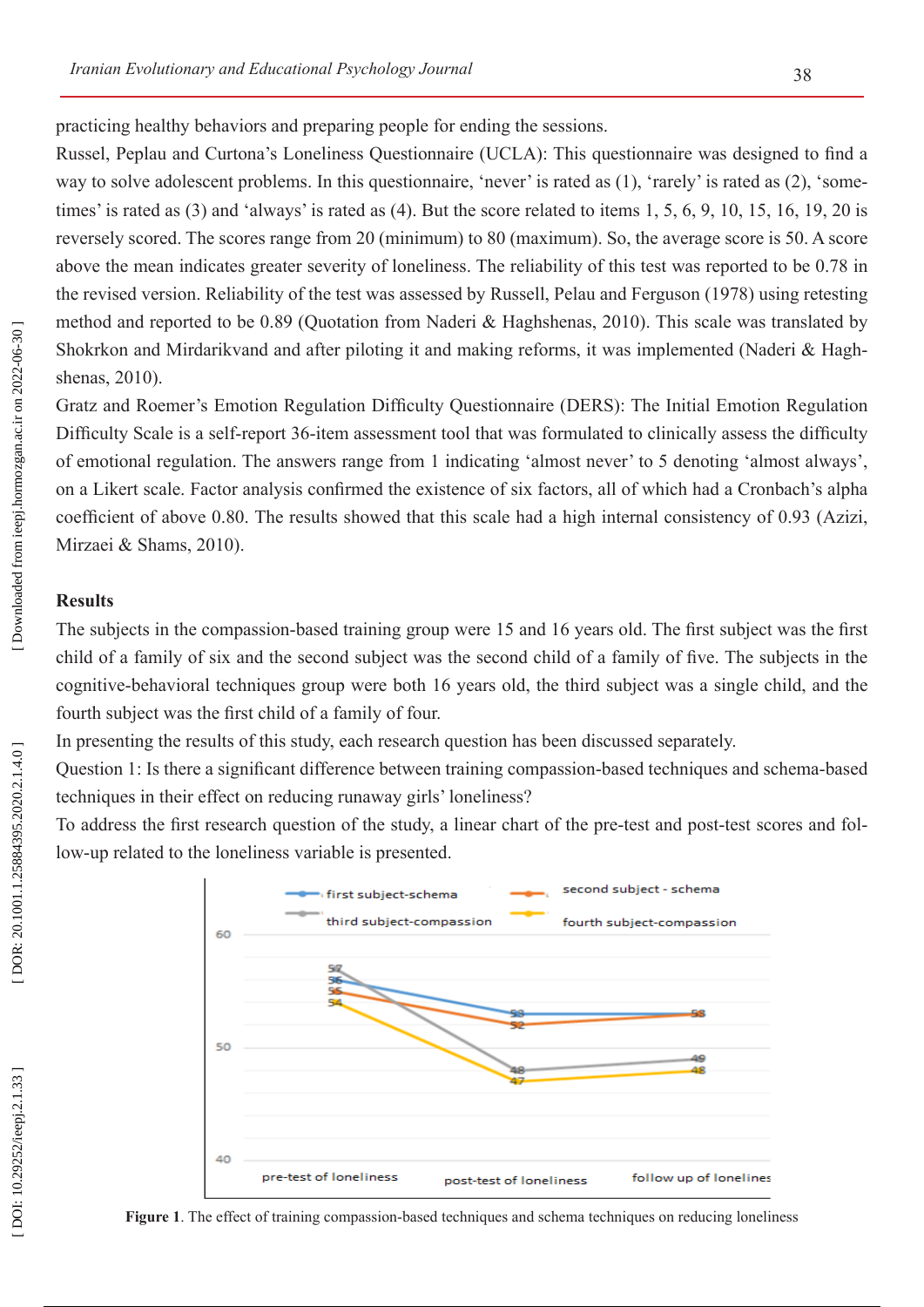As demonstrated in Figure 1, the results showed that both techniques, i.e., compassion-based and schema-based techniques, were effective in reducing feelings of loneliness. The results also showed that there was a differ ence between the effect of compassion-based training and schema-based techniques on reducing runaway girls' feeling of loneliness. The scores related to these changes are presented in Table 1.

| Phase          | Based on schema |                | Based on compassion |               |
|----------------|-----------------|----------------|---------------------|---------------|
|                | First subject   | Second subject | Third subject       | Forth subject |
| Pre-test       | 56              | 55             | 57                  | 54            |
| Post-test      | 53              | 52             | 48                  |               |
| Follow-up      | 53              | 53             | 49                  | 48            |
| Recovery Index | 0.05            | 0.03           | 0.14                | 0.11          |

**Table 1.** The Results Related to the Effect of Teaching Compassion-Based and Schema-Based Techniques on Reducing Loneliness

According to Table 1, and since the rate of recovery in schema-based and compassion-based techniques train ing is, respectively, 0.05, 0.03 0.14 and 0.11, it can be concluded that training compassion-based techniques had a higher effect on reducing loneliness.

Question 2: Is there a significant difference between training compassion-based techniques and schema-based techniques in their effect on reducing the emotional problems of runaway girls?



**Figure 2**. The effect of compassion-based and schema-based techniques on reducing emotion regulation problems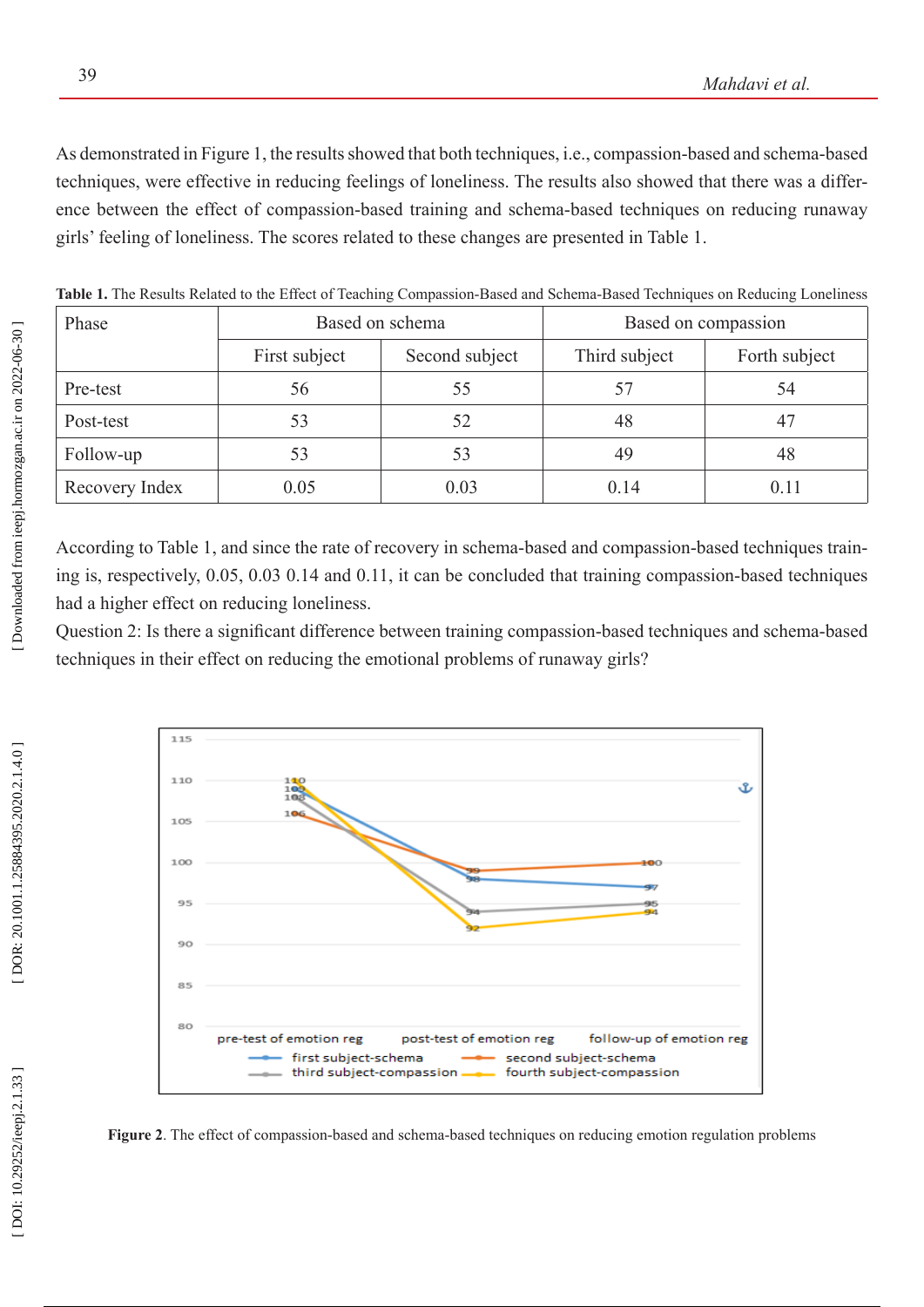As shown in Figure 2, both compassion-based and schema-based techniques have been effective in reducing the scores related to emotion regulation difficulties. The results also show a difference between compas sion-based techniques and schema-based techniques in the effect they have on reducing emotion regulation problems. The scores related to these changes are presented in Table 2.

**Table 2**. Learning Outcomes of Compassion-Based and Schema-Based Techniques Related to Reducing Emotional Regulation Problems

| Phase          | Based on schema      |                       | Based on compassion |               |
|----------------|----------------------|-----------------------|---------------------|---------------|
|                | <b>First subject</b> | <b>Second subject</b> | Third subject       | Forth subject |
| Pre-test       | 109                  | 106                   | 108                 | 110           |
| Post-test      | 98                   | 99                    | 94                  | 92            |
| Follow-up      | 97                   | 100                   | 95                  | 94            |
| Recovery Index | 0.11                 | 0.05                  | 0.12                | 0.14          |

According to Table 2, the rate of recovery in schema-based techniques in the first and second subjects was 0.11 and 0.05, respectively, and the rate of recovery in compassion-based techniques in the third and fourth groups was 0.12 and 0.14, respectively. The results showed that training compassion-based techniques had a better effect than the schema-based method on reducing emotional regulation problems.

## **Discussion**

The results indicated that there was a significant difference in the feelings of loneliness and emotion regulation difficulties between the two methods of compassion-based techniques and cognitive-behavioral techniques of schema. These findings indicate that training compassion-based techniques is more effective in reducing the feeling of loneliness and emotional regulation problems in runaway girls than cognitive-behavioral tech niques. This result is in line with the findings of Ghaffarians and Khayatan (2018) and Qasemabadi, Khalatba ri, Ghorban Shiroudi and Rahmani (2019), Bagean Koulemarz, Karami, Momeni and Elahi (2019), Movahedi (2018), Dasht Bozorgi (2018) and Kelman, Evare, Barrera, Muñoz and Gilbert (2018).

With regard to the impact on loneliness, it can be stated that compassion-based techniques are taught because of their emphasis on kindness rather than self-judgment and sensitivity to their own and others' suffering. A dedicated effort to heal oneself and others can lead to better communication with others and elimination of communication barriers between the individual and others, which, in turn, affects the feeling of loneliness. In this method, using the strategies to identify inner fears and to develop skills such as empathy and focusing on compassionate imagery, feelings and behaviors, one can overcome internalized emotions that hinder contact with others and take steps to reduce the feeling of loneliness.

 One of the elements of compassion, i.e. perception of personal experience as part of the broader human experience, rather than separation and isolation, is a very good explanation for this question. According to this compassion principle, when one's suffering and individual failures are shared, one's insensitivity and judgment are reduced. As a result, self-judgment and, consequently, the feelings of loneliness and isolation decrease (Neff, 2003).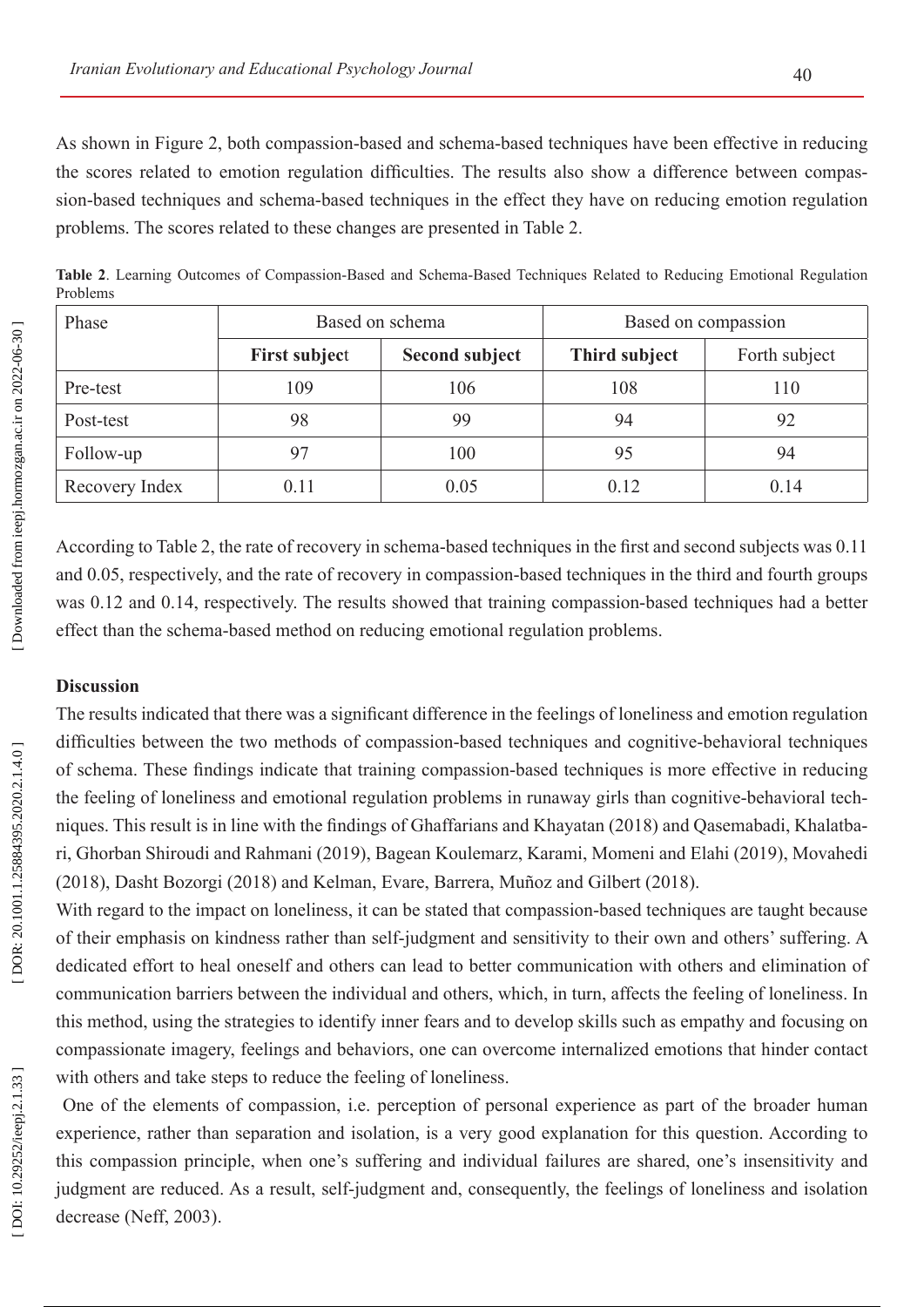Another justification may be because of the emphasis on compassion for others in teaching compassion-based techniques and imagery techniques, and the emphasis on compassion-related emotions and considering the fact that loneliness arises when one's contact and relationships with others are false and there is no shared emotional experience in the relationships between the two individuals, compassion-based techniques have been more effective than cognitive techniques in reducing the feeling of loneliness. By activating the relief system and stimulating oxytocin, endorphin and parasympathetic activities, compassion-based techniques make one feel less threatened and better able to assess oneself in relation to others (Gilbert, 2010; translated by Esbati & Feisi, 2018). As Gilbert acknowledges, compassion-based teaching is more comprehensive than other teaching methods because it utilizes cognitive, behavioral, meditative, and mindfulness techniques to teach different compassionate skills to individuals (Gilbert, 2010; translated by Esbati & Feisi, 2018).

Concerning the greater impact of compassion on emotion regulation difficulties, one explanation might be that the techniques taught in the compassion-based approach included the techniques that helped people to emotionally deal with their problems. For example, in an empty chair technique, people are asked to engage with their emotions such as anger, hatred, and anxiety, to give their emotions a chance to speak and confront them and to hear their emotion voice and be able to properly manage their emotions by focusing on compas sionate emotions and nurturing feelings and resistance. Also, in the compassionate letter writing technique, the individuals were helped to process their unpleasant experiences and look at them in a compassionate way, reflecting genuine care and concern out of sympathy and devoid of judgment, and be sensitive to their dis comfort and needs, which reduced the negative emotions about themselves and regulated the emotions in the individuals.

Given that the techniques used in schema training were cognitive and behavioral and focused mainly on how individuals think and perceive to help change them through recognizing maladaptive and dysfunctional sche mas, replacing them with healthy thoughts using behavioral modeling techniques and considering the fact that no emotional techniques were used in this method, the results showed that compassionate techniques had a better effect on reducing adjustment problems. The logic of schema-based training is to emphasize the resolu tion of cognitive conflicts and distortions, irrational beliefs, and false schemas and thoughts and working on these beliefs and modifying them, which has been less effective than compassion-based techniques.

Using compassion training is a way to help people develop and experience a sense of encouragement, security, and comfort through compassion and self-compassion. In fact, compassion training refers to specific activities that develop compassionate skills, especially those effective in regulating emotions (Gilbert, 2010; translat ed by Esbati & Feisi, 2018). Affordable relationships with oneself and others are a source of happiness and health. Research has shown that if individuals can cultivate self-compassion, compassion, and affection based on a clear understanding of how the mind works, and compassion for themselves, they can equip themselves with the ability to create happiness for themselves and others (Gilbert, 2009).

Due to the time constraints and short-term presence of these girls in Social Emergency Center of Hamedan, intensive training sessions were conducted, which may reduce the effect of time on the education process. So, Longitudinal and multi-step surveys should be conducted to identify the evolution and influence of the method of teaching compassion-based techniques and the training cognitive-behavioral techniques of schema.

## **Declaration of Conflicting Interests**

The author(s) declared no potential conflicts of interest with respect to the research, authorship, and/or pub -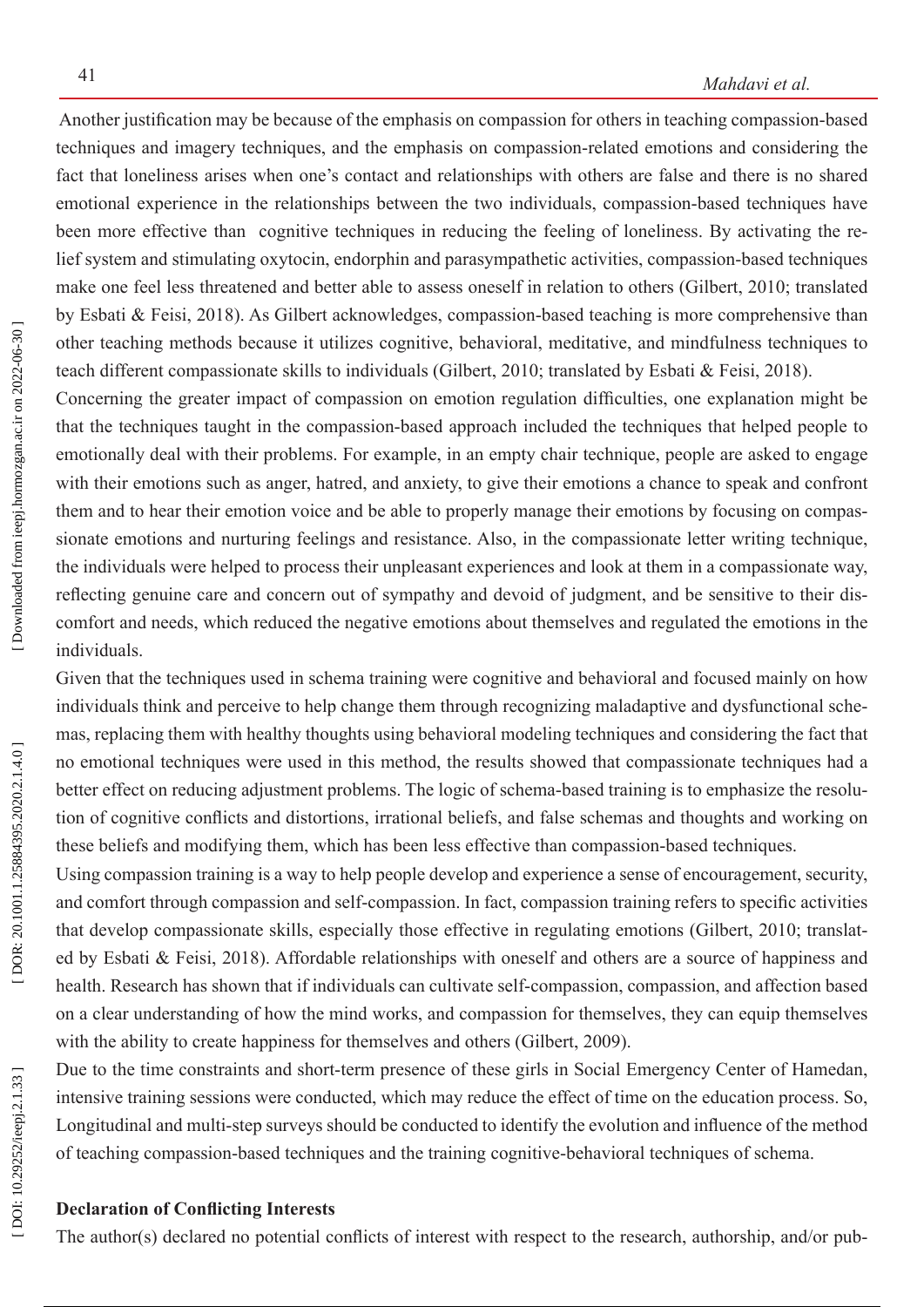lication of this article.

**Funding:** The author(s) received no financial support for the research, authorship, and/or publication of this article.

### **References**

- Ahmadpour Dizaji, J., Zahrakar, K., & Kiyamanesh, A. (2016). Comparison of the effectiveness of compas sion-focused therapy and well-being therapy on the psychological fund of female students with emotional breakdown. Journal of Women and Culture, 9, 21-7.
- Amoozad, A. (2014). Investigating the Relationship between Delayed Marriage and Feeling Lonely in Gradu ate Students of Al-Zahra University Dormitory in 2013-2014. M.Sc., Al-Zahra University.
- Arjomand Kermani, R., & Rajabzadeh, A. (2011). Survey of the facts that affect home runaway of female students in Tehran city. Middle-East Journal of Scientific Research, 7(4), 521-529.
- Asadi Gandomani, R., Nessaian, A., Adib Sereshki, N., & Karimloo, M. (2013). The effect of theory of mind training on improving cooperation, self-control and assertive in Autistic boys. Journal of Exceptional Chil dren, 13(3), 44-33.
- Azizi, A. R., Mirzaei, A., & Shams, J. (2010). Correlation between distress tolerance and emotional regulation with Students' Smoking Dependence. Hakim Research Journal,13(1), 11-18.
- Bagean Koulemarz, M. J., Karami, J., Momeni, K. H., & Elahi, A. (2019). The effectiveness of cognitive behavioral analysis system of psychotherapy (CBASP) and integration of dialectical behavior therapy and cognitive therapy based on compassionate-mind on reduction mental pain and difficulty emotion regulation people attempted suicide. Journal of Clinical Psychology Studies, 9(34), 35-63.
- Beaumont, E., & Hollins Martin, C. J. (2016). A proposal to support student therapists to develop compassion for self and others through Compassionate Mind Training. The Arts in Psychotherapy, 22, 5-13.
- Brosan, L., Hoppitt, L., Shelfer, L., Sillence, A., & Mackintosh, B. (2011). Cognitive bias modification for attention and interpretation reduces trait and state anxiety in anxious patients referred to an out-patient ser vice: results from a pilot study. Journal of Behavior Therapy and Experimental Psychiatry, 42(3), 258-264.
- Browne, K., & Falshaw, L. (1998). Street children and crime in the UK: A case of abuse and neglect. Child Abuse Review: Journal of the British Association for the Study and Prevention of Child Abuse and Neglect, 7(4), 241-253.
- Darabi, A., Borjali, A., & Azami, Y. (2014). Comparison of efficacy of schema therapy cognitive and emotion al techniques on early maladaptive schemas reduction of depressed persons. Journal of Clinical Psychology Studies, 5(18), 143-166.
- Dasht Bozorgi, Z. (2018). Effectiveness of self-compassion therapy on loneliness and emotion regulation of damaged women from marital infidelity. Journal of Knowledge and Research in Applied Psychology, 18(2), 79-72.
- De Jong-Gierveld, J. (1998). A review of loneliness: Concepts and definitions, determinants and consequences. Reviews in Clinical Gerontology, (8), 73-80.
- De Man, A. F. (2000). Predictors of adolescent running away behavior. Social Behavior and Personality: An International journal. 28 (3), 261-267.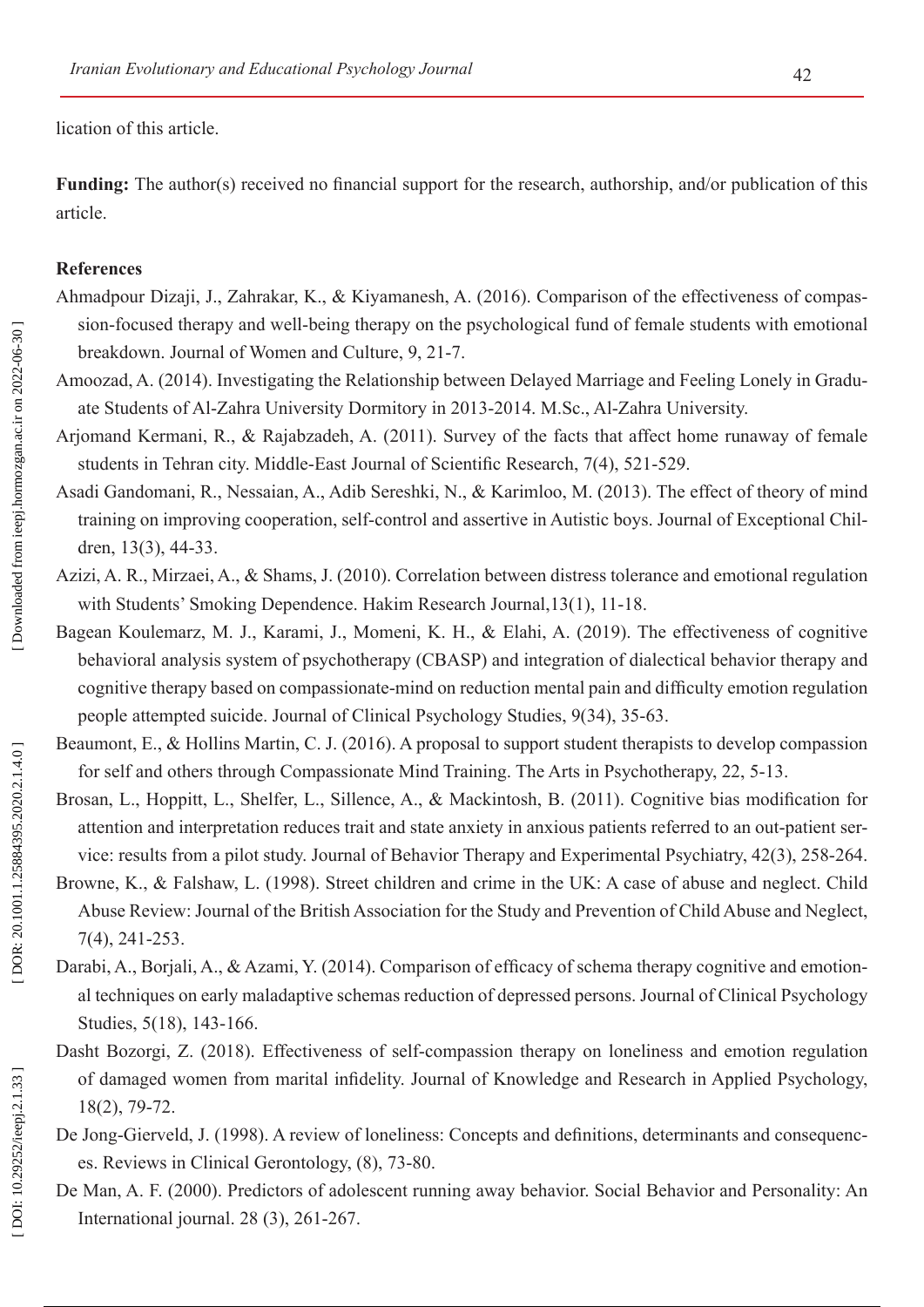- Ferdosian, F., & Mehri, A. (2014). The Investigation of the causes of girls run away from home and deliver a solution to deal with it. Chaharmahal & Bakhtiaris of police science, (7), 85-112.
- Ghaffarian, H., & Khayatan, F. (2018). The effect of compassion focused therapy on self-concept and asser tiveness amongst high school female students. Knowledge and Research in Applied Psychology, 19(1), 26-36.
- Gilbert, P. (2009). The Compassionate Mind: A New Approach to the Challenge of Life. London: Constable & Robinson.
- Gilbert, P. (2010). Compassion based therapy. Translated by Mehrnoosh Esbati and Ali Feisi. (2018). Tehran: Ebne Sina Publications.
- Gilbert, P. (2014). The origins and nature of compassion focused therapy. British Journal of Clinical Psychology, [53\(1](https://onlinelibrary.wiley.com/toc/20448260/2014/53/1)), 6-41.
- Gratz, K. L., & Roemer, L. (2004). Multidimensional assessment of emotion Regulation and Dysregulation: Development, Factor Structure, and Initial Validation of the Difficulties in Emotion Regulation Scale. Jour nal of Psychopathology and Behavioral Assessment, 26(1), 41-54.
- Gross, N. (2009). A Pragmatist Theory of Social Mechanisms. American Sociological Review. 74(3), 358-379.
- Hammer, H., Finkelhor, D., & Sedlak, A.J. (2002). Children Abducted by Family Members: National Esti mates and Characteristics (Juvenile Justice Bulletin, NCJ196466, 1-12). Washington, DC: U. S. Depart ment of Justice.
- Hashemi, S. Z., Fatemi Amin, Z., & Fouladian, M. (2011). Consequences of girls escaping from home. Social Welfare Quarterly, 11(40), 161-187.
- Johnson, K, D., Whitbeck, L. B., & Hoyt, D. R. (2005). Substance abuse disorders among homeless and runaway adolescents. Journal of Drug Issues, 35 (4): 799-816.
- Karami, A. (2013). Investigating the Effective Factors on Girls' Escape with Emphasis on Family System Damage. M.Sc., Ferdowsi University of Mashhad.
- Kelman, A. R., Evare, B. S., Barrera, A. Z., Muñoz, R. F., & Gilbert, P. (2018). A proof-of-concept pilot randomized comparative trial of brief Internet-based compassionate mind training and cognitive-behavioral therapy for perinatal and intending to become pregnant women. Clinical Psychology & Psychotherapy, 25(4), 608-619.
- Khalilzadeh N, Mikaeli Mani, F, IssaZadegan A. (2017). On the Relationship of Emotional Regulation and Negative Affect with Craving for Drug Use with the Mediating Role of Depression. Journal of Research on Addiction, 11 (42), 197-212.
- Leiberg, S., Klimecki, O., & Singer, T. (2011). Short-term compassion training increases prosocial behavior in a newly developed prosocial game. PloS one, 6(3), e17798.
- Masoudnia, M., & Fallah, M. (2014). Investigating the effective social and family factors on the girls running away from home in Yazd. Sociology of Women (Journal of Woman and Society), 5, 1(17), 41-61.
- McEvoy, P. M., & Mahoney, A. E. J. (2011). Achieving certainty about the structure of intolerance of uncertainty in a treatment-seeking sample with anxiety and depression. Journal of Anxiety Disorders, 25(1), 112–122.
- Mikaeli Mani, F. (2014). Emotion Dysregulation in Individuals with Risky Sexual Behaviors and Normal People. Journal of Mazandaran University of Medical Sciences. 23(109), 206-214.

DOI: 10.29252/ieepj.2.1.33]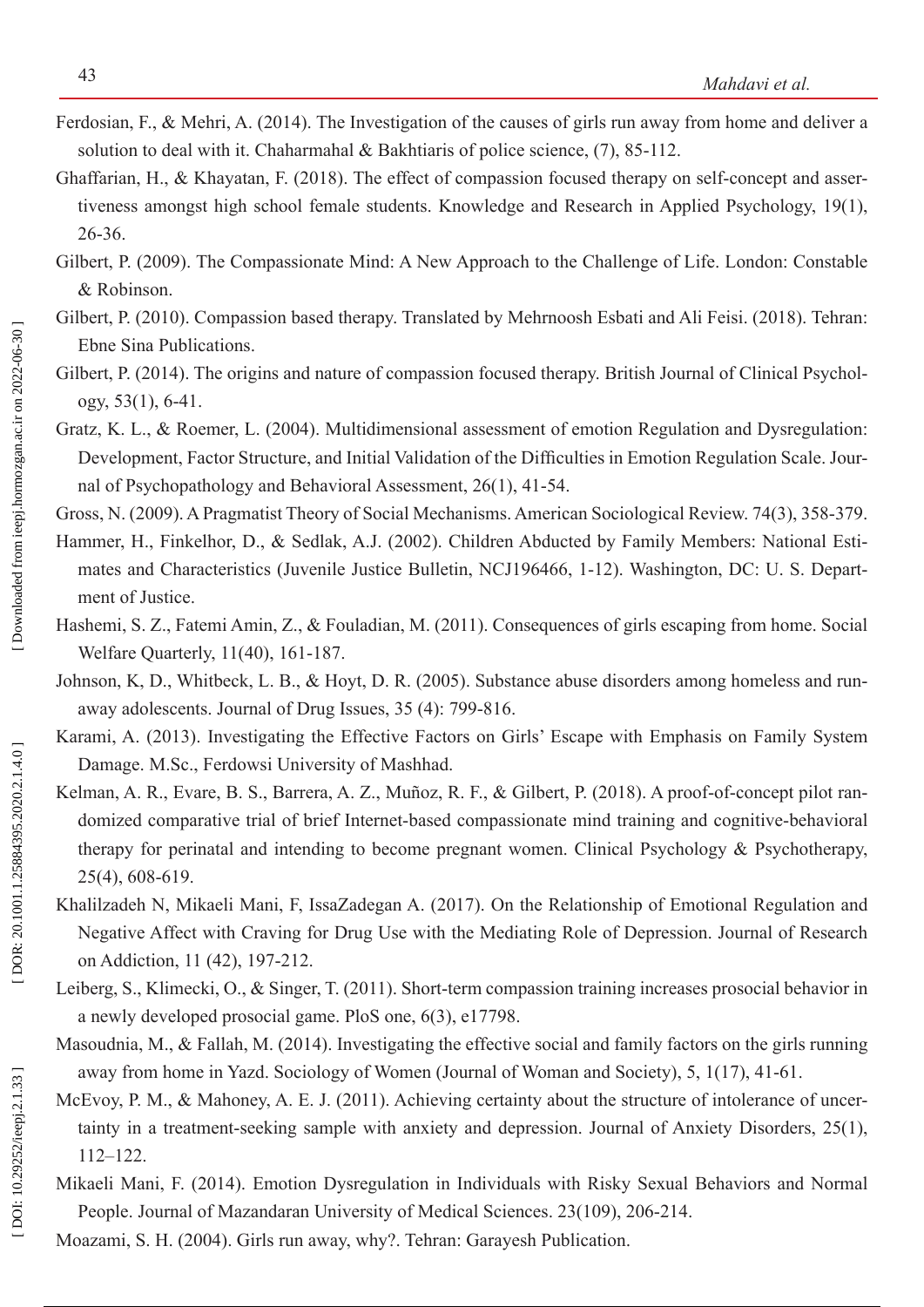- Movahedi, Z. (2018). The Effectiveness of Compassion-Based Cognitive Behavioral Training on Attribution, Self-Criticism, Stress, and Difficulty in Emotion Regulation in 20-40-Year-Old Mourning Individuals. Sec ond International Conference on Psychology, Counseling, Education.
- Naderi, F., & Haghshenas, F. (2010). Relationship between impulsive loneliness and cell phone use in college students. New Discoveries in Psychology, 4)12(, 111-121.
- Neff, K. D. (2003). The development and validation of a scale to measure self-compassion. Self and Identity, 2, 223–250.
- Noorbala, F., Borjali, A., & Noorbala, A. A. (2013). The interaction effect between "self-compassion" and "rumination" on depressed patients in "compassion-based therapy". Scientific-Research Journal of Shahed University, 20(104), 77-85.
- Nouri, H. R., & Naghavi, M. (2018). The Effectiveness of Compassionate Mind Training on Modulating Early Maladaptive Schemas in Methadone Maintenance Opioid Addicts. Quarterly Journal of Research on Ad diction, 11(44), 187-207.
- Ozyesdl, Z., & Akbag, M. (2013). Self-compassion as a protective factor for depression, anxiety and stress: A research on Turkish sample. The Online Journal of Counseling and Education, 2(2), 36-43.
- Pergamit, M., R. (2010). On the life prevalence of running away from home. unpublished manuscript. Urban Institute (NJ1).
- Qasem-Abadi, E., Khalatbari, J., Ghorban-Shiroudi, S. H. & Rahmani, M. A. (2019). Effectiveness of schema and commitment therapy, compassion-based therapy and dialectical behavior therapy on marital conflict among married women in Social Emergency Services of Tonekabon and Ramsar. Journal of Social Health, 6)2(, 157-164.
- Rasoolzadeh Tabatabai, K., Besharat, M. A., & Bazyari Meymandi, M. (2005). Personality traits, social and economic conditions of runaway and non-runaway girls in Tehran. Daneshvar Raftar, 12(10), 23-34.
- Saki, M., Safa, M; Jazayeri, H., Asti, P., Jariani, M., & Saki, M. (2007). Investigation of personality and psy chological characteristics of runaway women and girls held in intervention centers in Lorestan province social crisis. Lorestan University of Medical Sciences Journal, 9(1), 35-42.
- Salemi, S., Zehtab Najafi, A., & Sultani, B. (2013). Psychological features of runaway girls and women in Kermanshah township during 2010. sjimu, 21(3), 22-29.
- Savari, Y. (2018). The effect of mindfulness training on self-criticism, rumor anger and fear of compassionate students with depressive symptoms. M.Sc., University of Bu Ali Sina, Hamedan.
- Shafi'i, Z. (2015). The relationship between maladaptive schemas with loneliness and defense mechanisms in runaway girls in Shiraz. M.Sc., Islamic Azad University, Marvdasht Branch.
- Slesnick, N. (2004). Our runaway and homeless youth: A guide to understanding. Greenwood Publishing Group.
- Slesnick, N., Patton, R., & Dashora, P. (2011). Runaway teens. Encyclopedia of Adolescence, 276–282.
- Tabatabaei Barzaki; S., Sohrabi, F., & Karimi Zarchi, M. (2013). The effectiveness of training schema ther apy's experiential techniques on the depressed person's schemas. Quarterly of Counseling Culture and Psychotherapy, 3(11), 75-86.
- Tajvidi M., Zeighami Mohammadi S. H. (2012). The level of loneliness, hopelessness and self-esteem in ma jor thalassemia adolescents. Sci J Iran Blood Transfusion Organization, 2(1), 6-7.
- Yoder, K. A., Whitbeck, L. B., & Hoyt, D. R. (2003). Gang involvement and membership among homeless and